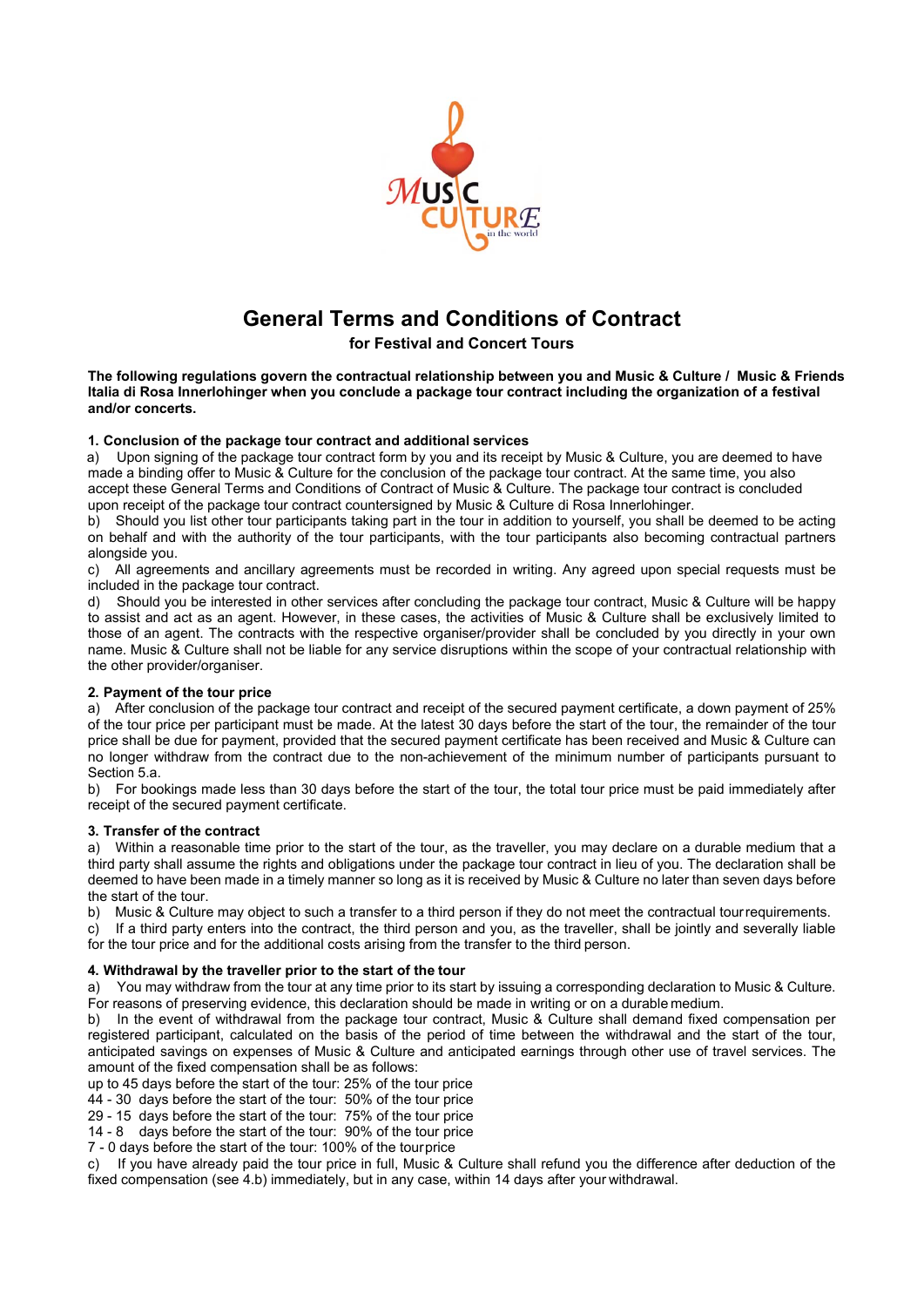## **5. Withdrawal by Music & Culture prior to the start of the tour**

a) Music & Culture may withdraw from the package tour contract prior to its start if fewer than the minimum number of participants specified in the contract register for the package tour. Music & Culture shall declare its withdrawal within the period specified in the contract, but no later than 20 days prior to the start for tours of more than six days in length, seven days prior to the start for tours of at least two and no more than six days in length, and 48 hours prior to the start for tours of less than two days in length.

b) Should Music & Culture be prevented from fulfilling the contract due to unavoidable, exceptional circumstances, Music & Culture may also withdraw from the package tour contract prior to the start of the tour. In such a case, Music & Culture shall be required to declare its withdrawal immediately after becoming aware of the reason for withdrawal.

#### **6. Contractual services and changes (with the exception of the tour price)**

a) The services to be provided by Music & Culture arise from the service description contained in the pre-contractual information as well as from the package tour contract and from any special agreements in writing.

b) Music & Culture reserves the right to make unilateral changes to any conditions of the package tour contract other than those concerning the tour price, insofar as these become necessary following the conclusion of the contract and provided that such changes are insignificant, do not affect the overall arrangement of the booked tour and have not been caused by Music & Culture in bad faith. Music & Culture will inform you about the changes on a durable medium prior to the start of the tour.

c) If for reasons occurring after the conclusion of the contract, Music & Culture is unable to provide the package tour unless a substantial change is made to an essential feature of the travel services or only in deviation from the specifications which have been given by you and which have become part of our contract. Music & Culture may offer you a corresponding change to the package tour contract prior to the start of the tour. You shall be required to accept the offered changes to the contract or declare your withdrawal from the package tour contract within a reasonable time. After expiry of this period, the offered changes to the contract shall be deemed accepted if you have not responded to the offer or have not responded within the reasonable time.

d) Should you declare your withdrawal from the package tour contract, Music & Culture shall demand the following fixed compensation per registered participant:

up to 45 days before the start of the tour: 25% of the tour price

44 - 30 days before the start of the tour: 50% of the tour price

29 - 15 days before the start of the tour: 75% of the tour price

14 - 8 days before the start of the tour: 90% of the tour price

7 - 0 days before the start of the tour: 100% of the tour price

If you have already paid the tour price in full, Music & Culture shall refund you the difference after deduction of the fixed compensation (see 6.d) immediately, but in any case, within 14 days after your withdrawal.

If you accept the offered changes to the contract and the package tour is not of at least the same quality as originally agreed, the tour price must be reduced.

If the newly agreed package tour is of the same quality but less expensive for the tour operator, Music & Culture shall reimburse you the difference.

#### **7. Changes to the tour price**

a) In the following cases, Music & Culture reserves the right to unilaterally increase the tour price up to 8% of the tour price:

- in the event that, after conclusion of the package tour contract, the prices for passenger transport should increase due to higher fuel or other energy costs,

- in the event that, after conclusion of the package tour contract, taxes and other charges for agreed travel services, such as tourist tax, port or airport fees, should increase,

- in the event that, after conclusion of the package tour contract, the exchange rates applicable to the package tour in question should change.

Music & Culture shall notify you of the price increase on a durable medium (clear and understandable) by no later than 20 days before the start of the tour and inform you of how the price increase has been calculated.

b) You may demand a reduction of the tour price if, after conclusion of the contract and prior to the start of the tour, changes should occur in the cases specified in 7.a., resulting in lower costs for Music & Culture. If you have already paid the tour price in full, the difference in the reduced tour price shall be reimbursed to you after deduction of the administrative costs actually incurred by Music & Culture. Upon request, Music & Culture shall provide you with evidence of the amount of administrative expenses.

c) Should the increase of the tour price in the cases specified in 7.a. be greater than 8% of the tour price, Music & Culture can offer you a corresponding increase in the tour price by no later than 20 days before the start of the tour. You shall be required to accept the offered price increase or declare your withdrawal from the package tour contract within a reasonable time. After expiry of this period, the offered price increase shall be deemed accepted if you have not responded to the offer or have not responded within the reasonable time.

d) Should you declare your withdrawal from the package tour contract, Music & Culture shall demand the following fixed compensation per registered participant:

up to 45 days before the start of the tour: 25% of the tour price

45 - 30 days before the start of the tour: 50% of the tour price

30 - 15 days before the start of the tour: 75% of the tour price

15 - 8 days before the start of the tour: 90% of the tour price

7 - 0 days before the start of the tour: 100% of the tour price

If you have already paid the tour price in full, Music & Culture shall refund you the difference after deduction of the fixed compensation (see 7.d.) immediately, but in any case, within 14 days after your withdrawal.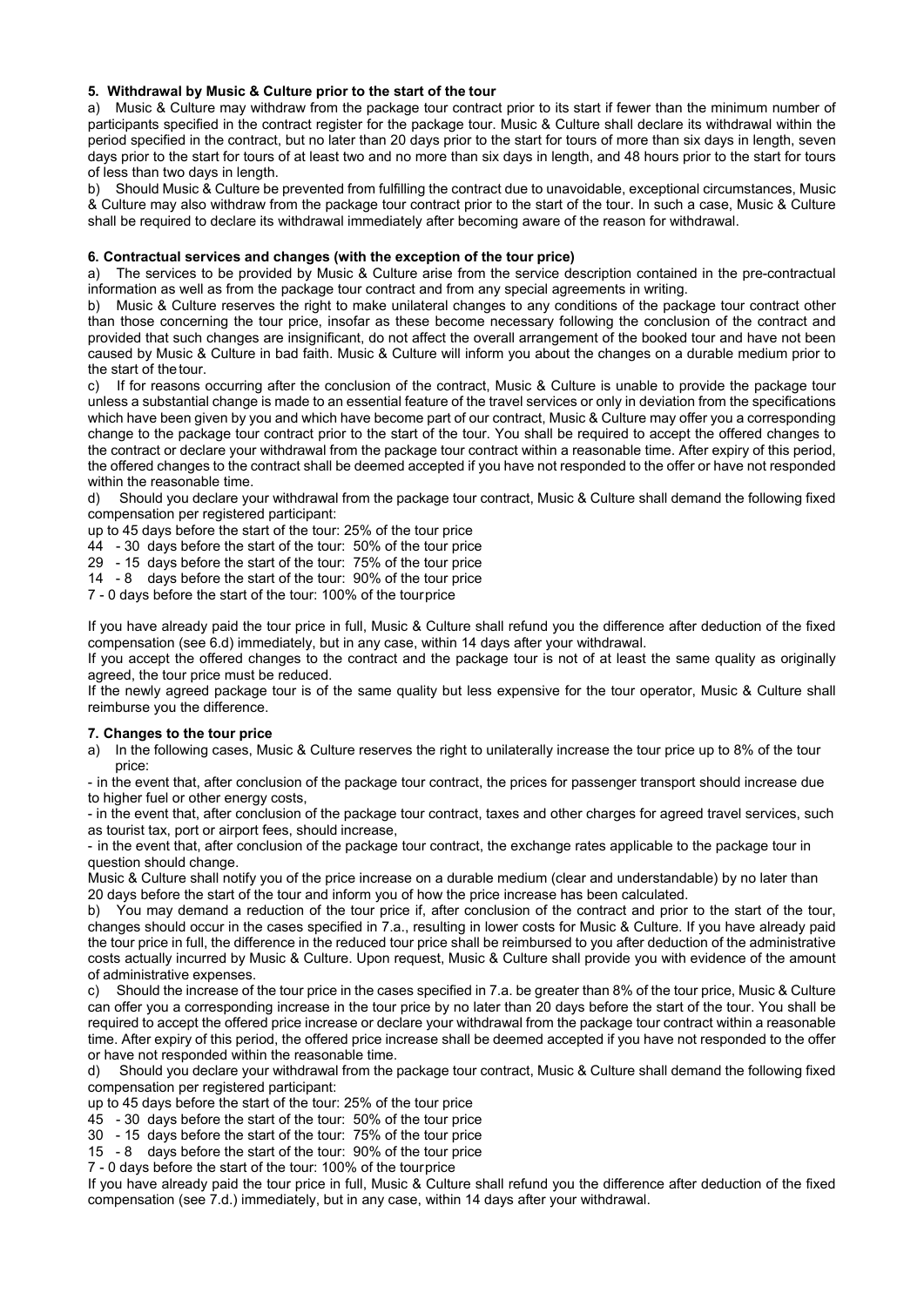## **8. Extraordinary termination without notice by Music & Culture**

Music & Culture may extraordinarily terminate the package tour contract without notice if you or individual tour participants cause lasting disruption to the execution of the tour despite a warning being issued by Music & Culture or act contrary to the contract to such an extent that the immediate termination of the contract is justified. In the event of termination, Music & Culture shall retain its entitlement to the full tour price; However, the value of the saved expenses as well as any benefits which Music & Culture obtains from any other use of services not utilised or credited to it by the service providers must be offset against the tour price.

#### **9. Notification of tour defects**

a) Music & Culture shall provide the tour package free from tour defects.

b) However, if tour defects do occur contrary to expectations, you shall be obliged to notify Music & Culture of the tour defect immediately. Insofar as Music & Culture is prevented from providing redress as a result of a culpable failure on your part to make the required notifications, you shall not be entitled to claim a reduction or compensation.

#### **10. Contractual warranty rights**

a) In the event of a request for relief, Music & Culture may refuse the relief if the provision thereof is impossible or requires disproportionate expense, taking into account the extent of the tour defect and the value of the travel service concerned.

b) Termination of the package tour contract in the event of a tour defect which significantly affects the package tour shall only be permitted if Music & Culture fails to remedy the tour defect within a reasonable time set by you, unless the provision of relief is impossible or requires disproportionate expense, taking into account the extent of the tour defect and the value of the travel service concerned.

c) No compensation can be demanded due to a tour defect if the tour defect is caused by you or a tour participant, or if the tour defect is caused by a third person who is neither a service provider nor otherwise involved in the provision of the travel services included in the package tour contract, and if the tour defect may not have been foreseen or prevented by Music & Culture, or if the tour defect has been caused by unavoidable, exceptional circumstances.

#### **11. Limitation of liability and crediting**

a) For damages that are not physical injuries and that are not culpably caused, Music & Culture shall only be liable up to an amount of the tour price.

b) If a particular travel service is governed by international conventions or legal provisions which are based on such conventions and according to which a claim for damages arises or can be asserted against the service provider only under certain conditions or subject to certain restrictions or if such a claim is excluded under certain conditions, Music & Culture may also rely on such conventions/provisions in its relationship with you.

c) If you are entitled to compensation or reimbursement by Music & Culture of any amount overpaid as a result of a reduction, you must accept that the amount you may have received as compensation or reimbursement due to the same event as a result of a reduction in accordance with international conventions or pursuant to legal provisions based on such conventions or in accordance with Regulation (EU) No 181/2011 of the European Parliament and of the Council of 16 February 2011 concerning the rights of passengers in bus and coach transport and amending Regulation (EC) No 2006/2004 (OJ L 17, 55 of 28.02.2011, p. 1) shall be credited towards the compensation/reimbursement by Music & Culture to which you are entitled.

If you have already received compensation from Music & Culture, or if you have already been reimbursed by Music & Culture as a result of a reduction, you must have the amount you have received credited towards any compensation or reimbursement owed to you due to the same event as a result of a reduction in accordance with international conventions or pursuant to legal provisions based on such conventions or in accordance with the aforementioned Regulations.

d) Music & Culture shall assume no liability for the loss of or damage to luggage, valuables or money in the luggage.

## **12. Travel insurance**

The tour price does not include travel cancellation insurance or insurance covering the repatriation costs in case of illness or accident. Music & Culture recommends that you take out such insurance.

#### **13. Compliance with passport, visa and health regulations**

If you are a national of a Member State of the European Union in which the tour is offered, Music & Culture will inform you about passport and visa requirements and health formalities prior to the conclusion of the contract, as well as any changes thereto prior to the start of the tour.

b) However, please note that you shall be solely responsible for complying with these requirements and formalities, e.g., checking whether your passport or ID card is still valid, or ensuring that you apply for these documents in good time before you travel, or that you bring them with you on the tour. Any disadvantages that you may incur as a result of your non-compliance with the regulations (e.g., cancellation fees) must be borne by you, unless these are due to culpable misinformation or non-information on the part of Music & Culture.

c) If you are a national of another country, you shall be required to obtain information about the passport and visa requirements and health formalities yourself, e.g., from the relevant consulate.

## **14. Assignment**

Claims against Music & Culture may not be assigned to third parties. This does not apply to accompanying family members or tour participants according to Section 1.b.